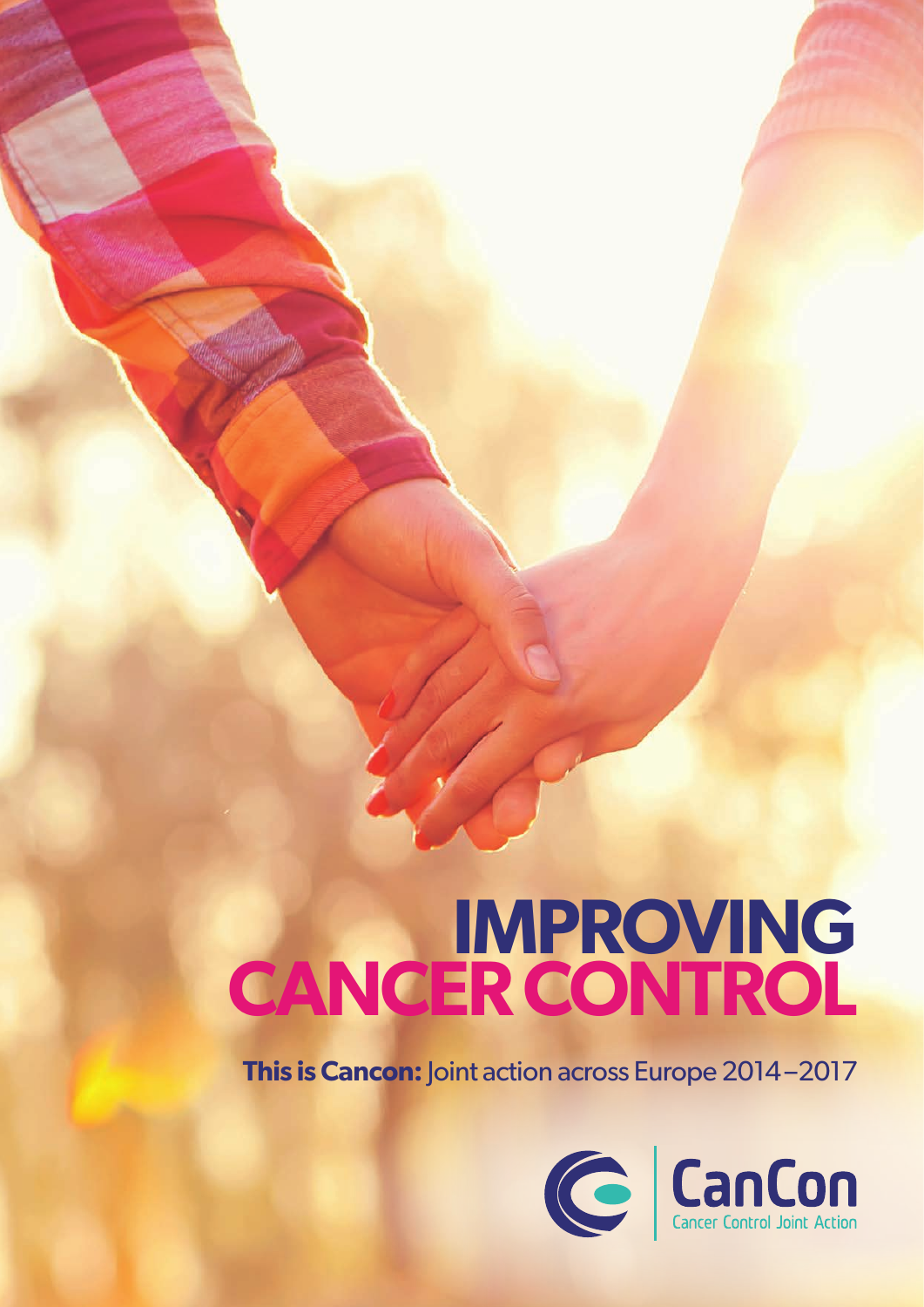## **WHAT IS THIS jointaction ?**

Joint actions aim to develop policy solutions for EU member states. Ideally, they provide general solutions to as many as possible.

The Cancon joint action will produce a guide called the *European Guide on Quality Improvement in Comprehensive Cancer Control.*  This will be the main output of the joint action.

- Improving the quality of cancer care among member states;
- Improving the quality of life of cancer patients and survivors with proposals on survivorship; and
- **Ensuring reintegration and palliative care and a decrease in**  inequalities at various levels of the cancer control field.

Increasingly, cancer patients are overcoming their disease. We need to know how well they are coping.

Cancon aims to contribute in different ways to reducing the cancer burden in the EU. It will help decrease cancer mortality by





These key elements will be combined with other relevant aspects of cancer control to create a *European Guide on Quality Improvement in Comprehensive Cancer Control* .

Cancon will help member states to place cancer firmly on their national public health agendas and improve national situations by applying and adapting the recommendations that will be covered by the *Guide*.

Cancon started in 2014 and runs until end of February 2017.